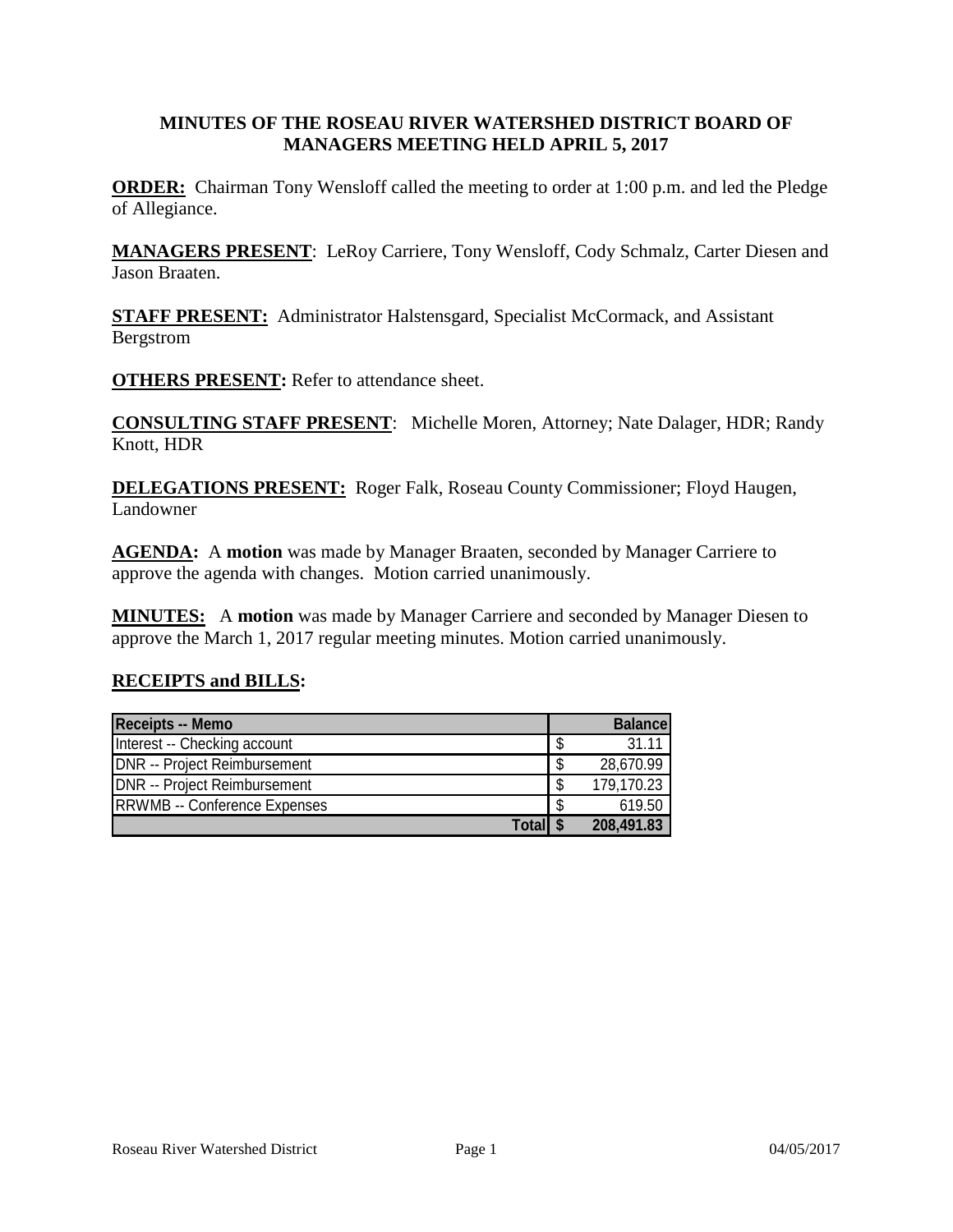| <b>Bills</b>                                                                 |                | <b>Amount</b> |
|------------------------------------------------------------------------------|----------------|---------------|
| Tracy Halstensgard -- Salary & insurance                                     | \$             | 4,360.58      |
| Torin McCormack -- Salary & insurance                                        | \$             | 4,640.58      |
| Torin McCormack -- mileage and reimbursement                                 | \$             | 496.40        |
| Tracy Halstensgard -- mileage and reimbursement                              | $\mathfrak{P}$ | 460.47        |
| Tracy Bergstrom -- wages                                                     | \$             | 1,981.60      |
| Carter Diesen -- per diem & expenses                                         | \$             | 581.71        |
| Jason Braaten -- per diem & expenses                                         | $\mathfrak{P}$ | 350.93        |
| Cody Schmalz -- per diem & expenses                                          | \$             | 120.09        |
| LeRoy Carriere -- per diem & expenses                                        | $\mathfrak{P}$ | 138.52        |
| Tony Wensloff -- per diem & expenses                                         | \$             | 235.09        |
| PERA -- employer / employee contribution                                     | \$             | 1,866.57      |
| Internal Revenue Service -- withholding                                      | $\mathfrak{P}$ | 4,112.39      |
| MN State withholding -- Payroll tax withheld                                 | $\mathfrak{P}$ | 664.00        |
| SMF - workers' comp audit                                                    | \$             | 609.00        |
| Sjobergs TV -- internet access                                               | $\mathfrak{P}$ | 52.17         |
| Marco -- copier maintenance                                                  | \$             | 59.37         |
| Minnesota Energy -- natural gas bill                                         | \$             | 175.00        |
| CenturyLink -- phone service                                                 | $\mathfrak{P}$ | 310.16        |
| City of Roseau -- utilities                                                  | \$             | 287.64        |
| HDR engineering --                                                           | \$             | 136,430.75    |
| WL: 11-27-16 to 3-4-17 (\$65,072.32); RRWMA: 1-1-17 to 3-4-17 ( 20,837.10)   |                |               |
| RL: 11-28-16 to 3-4-17 (66,548.66); Ditch 8 CWF: 2-5-17 to 3-4-17 (3,196.74) |                |               |
| Universal Screenprint -- Whitney Lake signage                                | £.             | 336.66        |
| Cardmember Services --                                                       | $\mathfrak{P}$ | 166.73        |
| North Risk Partners                                                          | \$             | 5,449.77      |
| CinciBill - Vehicle insurance                                                | $\mathfrak{P}$ | 1,517.00      |
| Jon Schauer - Dba Consulting                                                 | \$             | 75.00         |
| Roso Cleaners - Rugs                                                         | \$             | 37.62         |
| Roseau Times Region -- notices                                               | $\mathfrak{P}$ | 169.51        |
| Northland Trading Post - Notices                                             | $\mathfrak{P}$ | 89.74         |
| Moren Law Office -- legal fees                                               | $\mathfrak{P}$ | 1,012.50      |
| Houston Engineering -- Roseau Lake Water Quality                             | \$             | 2,706.00      |
| Project Development - \$908.00 ; PTMapp - \$1798.00                          |                |               |
| SuperOne Foods -- food for meetings and WLP                                  | $\mathfrak{P}$ | 211.33        |
| Roseau Ace Hardware -- supplies                                              | $\mathfrak{P}$ | 190.12        |
| Roseau County Treasurer -- Real Estate Taxes                                 | $\mathfrak{P}$ | 9,886.20      |
| MN DVS - tabs for truck                                                      | $\mathfrak{P}$ | 405.00        |
| NorthPine Services -- snow removal                                           | $\mathfrak{P}$ | 124.20        |
| MAWD -- Registration                                                         | \$             | 25.00         |
| Postmaster                                                                   | \$             | 98.00         |
| Red River Basin Commission - conference and hotels Fargo and St. Paul        | \$             | 1,308.48      |
| Scott's True Value - office supplies                                         | \$             | 30.44         |
| <b>Total</b>                                                                 | $\mathbf{r}$   | 181,772.32    |

**RECEIPTS and BILLS:** A **motion** was made by Manager Braaten to pay the normal monthly bills as discussed, seconded by Manager Carriere. HDR bills will be discussed during project discussion. Motion carried unanimously.

### **PERMITS:**

Specialist McCormack discussed permit application #17-01 (Roseau County Highway Department). The RCHD proposed lowering the elevation of an existing culvert, which had heaved, to improve drainage in CD 11. A **motion** was made by Manager Schmalz and seconded by Manager Braaten to approve the permit application. The motion carried unanimously.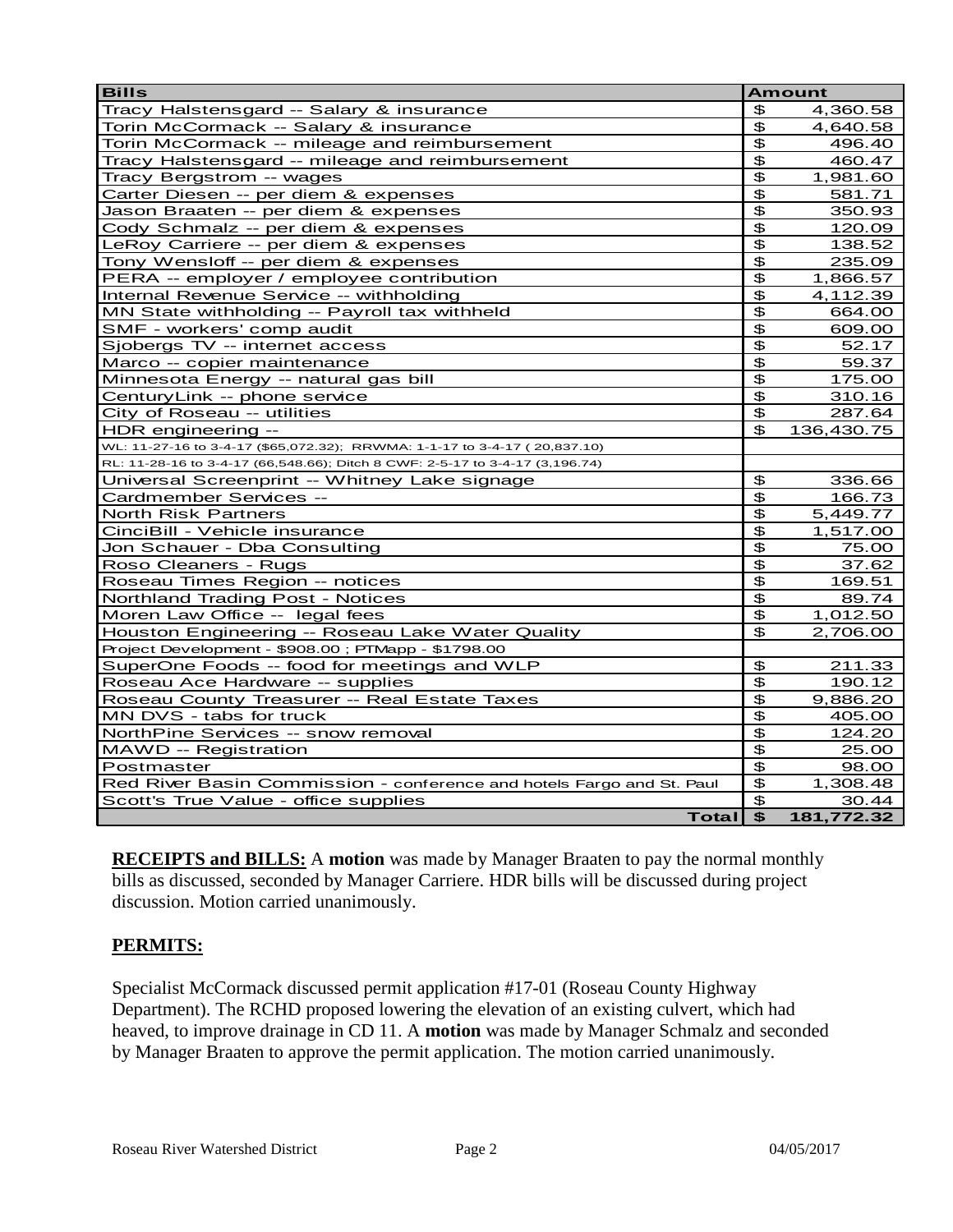**DELEGATIONS:** Floyd Haugen spoke regarding WD 3 Lateral 3 traps that have been damaged and not repaired. Specialist McCormack commented that the traps were repaired two years ago. The traps do not improve the integrity of the ditch system, are not in the original ditch plan, and will not be replaced using ditch funds.

There was brief discussion of having a landowner meeting for the WD 3 system.

There was discussion regarding the township cutting the road (139) for safety reasons due to water over topping. Gravel cover will need to be added by the township to bring it into compliance.

### **PROJECTS:**

Roseau River Wildlife Management Area (RRWMA):

John Zavoral was in attendance to ask the board to pay for the remaining cost of the change order for pumping water in order to keep the project moving along. The board had previously approved paying half of the costs incurred. The board held discussion on whether or not to pay the remaining cost. Engineer Dalager commented that Zavoral has been professional and good to work with.

The project is near completion and is on budget. There is some finishing work to be completed. The board determined that they will table the discussion until Zavoral is finished with the project.

Randy Pracher commented that the pool 3 dike road is not in good condition and requested that the board considers adding gravel to make the road more drivable. Mr. Pracher brought to board's attention that there is some exposed metal on the pool 2 structure. HDR will work with the contractor to remedy the situation.

Administrator Halstensgard and Randy Knott presented the board with technology which will remotely monitor structures throughout the watershed. The technology would allow for a panel to be attached to a structure and will provide real time updates with the option to remotely operate the structure and could include a real time rain gauge, photo/video, and current gate conditions.

There was discussion regarding vandalism of the monitoring equipment. There is an option of a scaled back version that would run on solar power. There is a monthly cost associated with the technology. Administrator Halstensgard will conduct some research on the possibility of cost sharing.

There was discussion on the possible benefits of having remote access. Currently Specialist McCormack and the DNR staff perform site visits which become time consuming.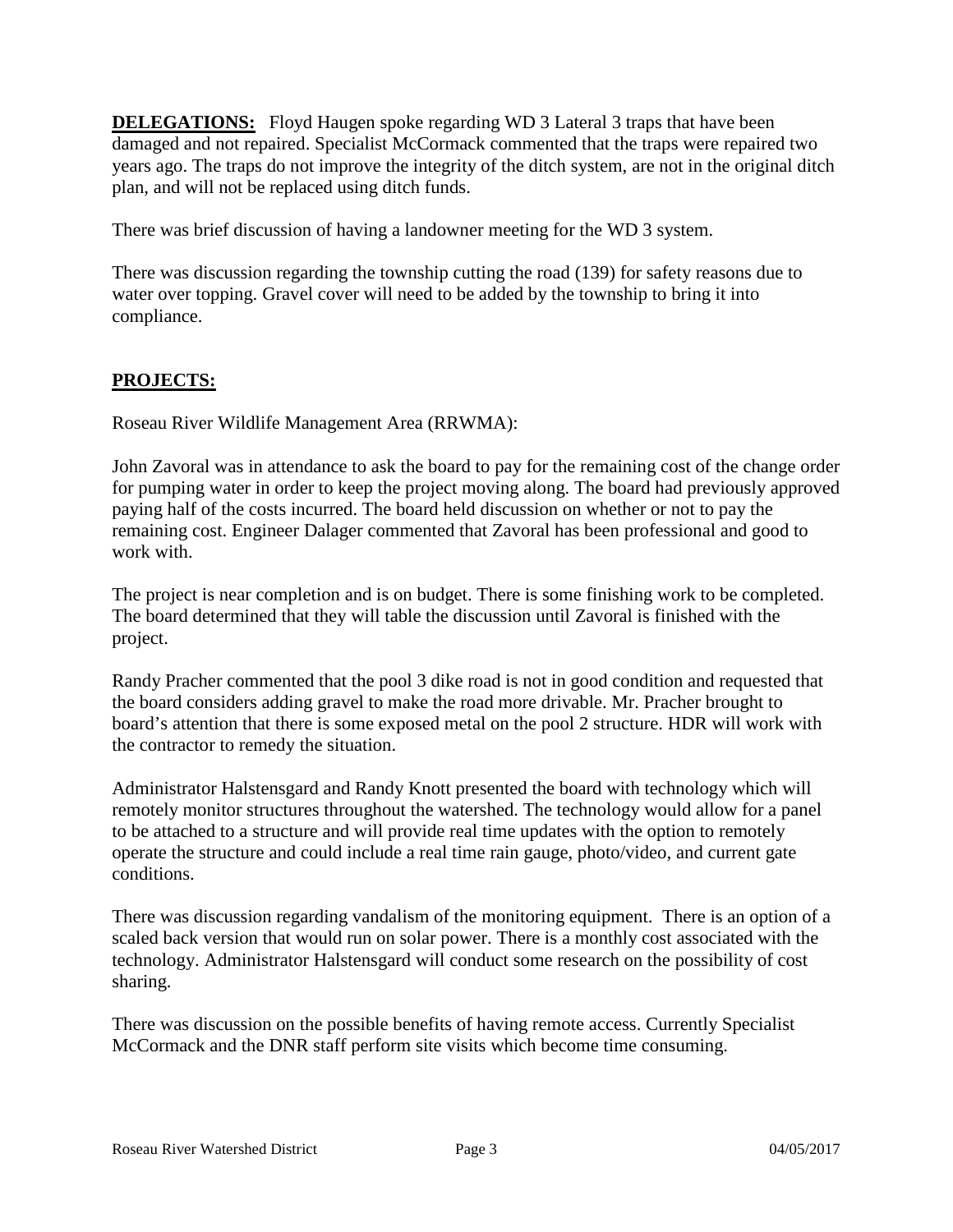Administrator Halstensgard presented the board with bills from the WMA project. A **motion** was made by Manager Braaten and seconded by Manager Carriere to pay HDR regarding the WMA project. The motion carried unanimously.

Specialist McCormack presented the board with photos of the Al and Scott Johnson property on the pool 3 outlet channel. There was a CMP that was frozen causing inundation of their property. There was discussion of possible solutions in the future. Engineer Dalager commented that the water was circumstantial due to weather, not as a result of the WMA project. There were improvements made to the ditch in the area.

Manager Schmalz discussed the condition of cut-off 10 and the possibility of making improvements as part of the WMA project. Administrator Halstensgard will follow-up on options and report at the next meeting.

There was discussion regarding land owned by The Nature Conservancy and the possible use of that land to help further alleviate water issues in the WMA. Alteration of Conservancy property needs to be approved by their National office.

Roseau Lake:

Administrator Halstensgard drew the board's attention to an outreach piece addressing frequently asked questions (FAQ) which was put together by Mr. Prachar. The board was presented with a public outreach piece provided by HDR.

A Roseau Lake Project Team meeting will take place on April  $20<sup>th</sup>$  at the RRWD office.

Roseau Lake is in the FDR bonding package. In order for this bill to be passed, there will need to be a significant push from stakeholders, not just lobbyists. The board was reminded that Senator Mark Johnson will be at the RRWD for a meeting on 4/13/17 at 3:30 pm.

Manager Braaten commented that Brad Dokken from the Grand Forks Herald would like to do a story about Roseau Lake. Mr. Dokken would like to tour the basin. There was discussion of when would be a good time to invite Mr. Dokken to the area. There is also the option of flying over the area for photos.

A **motion** to pay HDR for Roseau Lake expenses was made by Manager Diesen and seconded by Manager Carriere. The motion passed unanimously.

Whitney Lake Sub-watershed:

Administrator Halstensgard updated the board regarding the success of the kick-off project team meeting and open house held at the RRWD. The project is moving through the RCCP process.

A **motion** to pay HDR for Whitney Lake was made by Manager Braaten and seconded by Manager Carriere. The motion passed unanimously.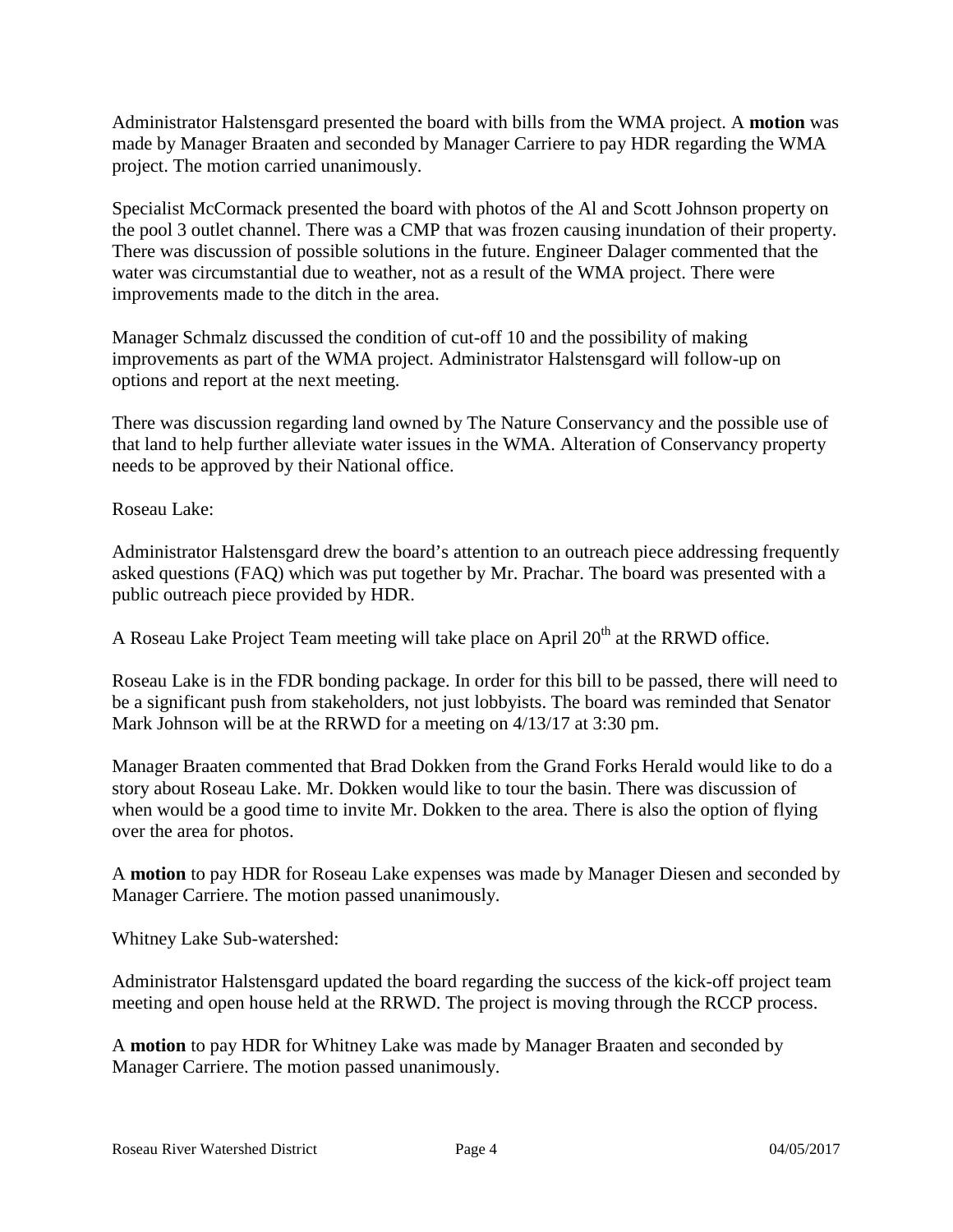Mekash site:

HDR completed engineering work for the Mekash site as part of the BWSR grant. A **motion** to pay HDR for this site was made by Manager Braaten and seconded by Manager Diesen. The motion passed unanimously. Beltrami:

Administrator Halstensgard reported that Specialist McCormack, Brian Ketring, and township representatives will be working to quantify damages in the expanded project area. The project team continues to work to define a purpose for the project. The problem must be clearly defined in order to identify feasible alternatives and receive funding.

## **RRWMB**:

- Step II submittal for the Roseau Lake Project will take place during the April meeting.
- Board heard of a possible Newfolden project
- Kick-off for River Watch with awards
- Discussed use of drones for project updates in lieu of a tour due to limited accessibility.

## **ADMINISTRATIVE REPORT:**

Ron Harnack will be retiring from the Drainage Workgroup. They are currently seeking interested people to fill his seat on the workgroup. Administrator Halstensgard is interested in filling the seat to provide our area with representation. The board is interested in having her pursue the position.

Administrator Halstensgard provided an update regarding her meetings at legislative days. There will be some difficulty with funding through the state. She provided an update regarding the Buffer Law.

There will be a MAWD Summer Tour in June where they will discuss board restructuring, increasing dues, and redoing the bylaws. The RRWD will need representation at this meeting.

Legal counsel advised the board to require a specific location for the easement being requested by Minnesota Power for the Transmission line that will run through the Norland site. Attorney Moren will follow up on the easement location.

The board was also advised to increase the amount of insurance coverage for contracts to the recommended amount for municipalities.

### **TECHNICAL REPORT:**

Norland: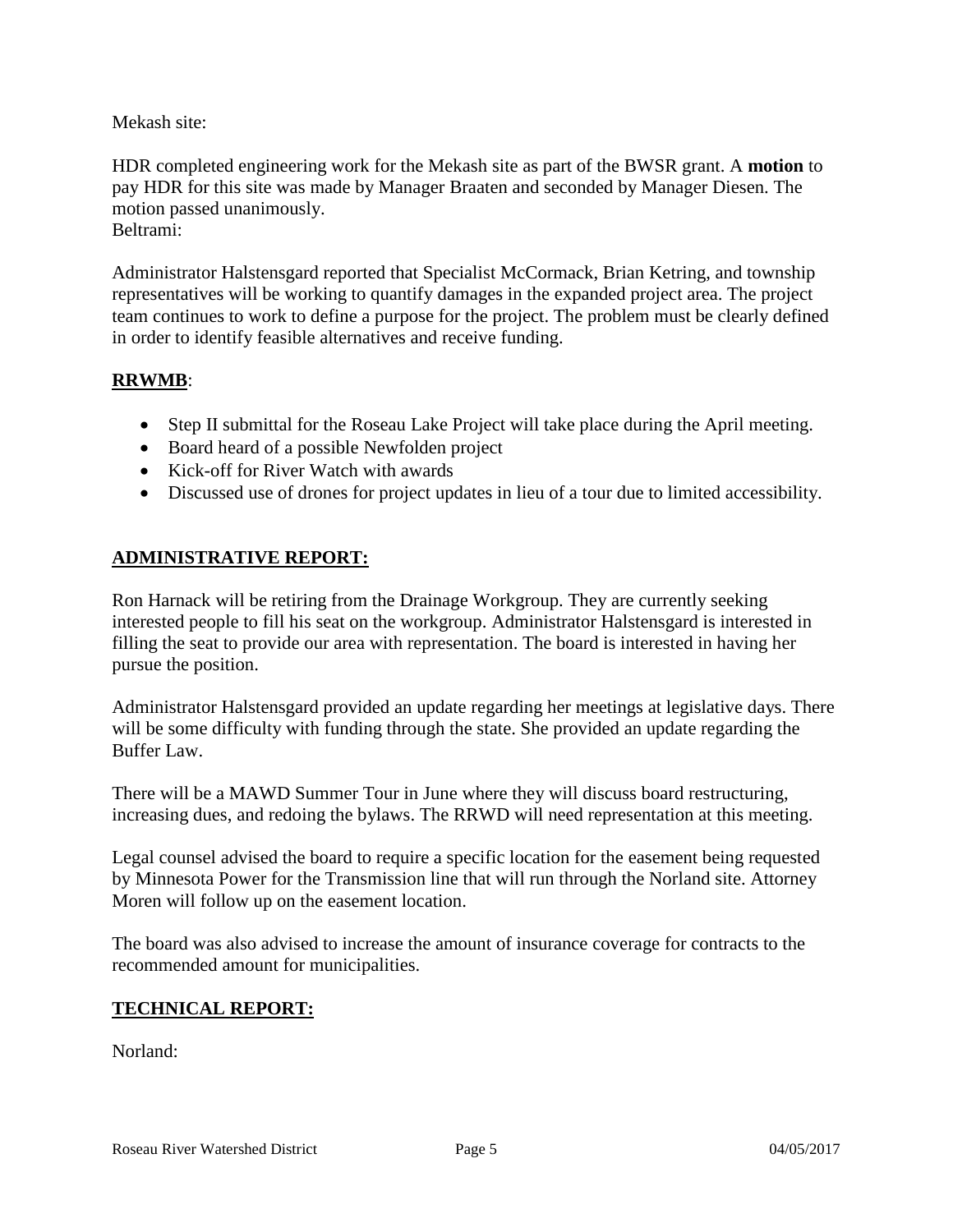Specialist McCormack presented the board with a quote for level loggers that will be necessary for the last phase of wetland restoration. A **motion** to approve the purchase was made by Manager Diesen and seconded by Manager Braaten. The motion passed unanimously.

Esri software quote was presented to the board. It is an annual renewal quote for GIS software used in the watershed district. A **motion** was made by Manager Diesen and seconded by Manager Braaten to purchase the renewal. The motion carried unanimously.

Specialist McCormack presented the board with a 2017 update on smaller projects around the watershed district. More information for plans will be presented at the next meeting. There are items which need to be consolidated and contractors need to be contacted to see if they will honor their quotes from 2016.

Specialist McCormack discussed the possible survey on CD8 due to sediment issues. There are some projects that were postponed last construction season which will need to be completed this season.

SD 51 is also experiencing some sediment issues along the CD 16 outlet and will likely need to be surveyed and addressed.

The board held a brief discussion on cost sharing with the SWCD. Discussion continued regarding plans to repair two areas of scour in Hay Creek. The Duxby Levee also needs some culvert and ditch repairs that will need to be addressed.

Specialist McCormack presented the board with a landowner concern regarding a culvert on CD8 that is draining into the Two Rivers Watershed District. He has been in contact with the county and the Two Rivers WD.

# **OLD BUSINESS:**

The Stolp offer was rejected. After discussion, the board authorized increasing the bid for the property. A **motion** to increase the offer to \$112,000 was made by Manager Carriere and seconded by Manager Schmalz. The motion passed unanimously.

### **NEW BUSINESS:**

The board discussed Mitch Magnusson's contract for debris removal at Mickelson Bridge and determined the direction will be to offer the job on an as needed basis in lieu of a permanent contract.

Administrator Halstensgard presented the board with the property tax statement for the watershed. The board was given the option to either pay the full amount or to pay half at a time. The board also discussed claiming exempt status on a portion of WI section 33. They chose to pay full taxes on the parcels in case the WD chooses to harvest the weed canary grass.